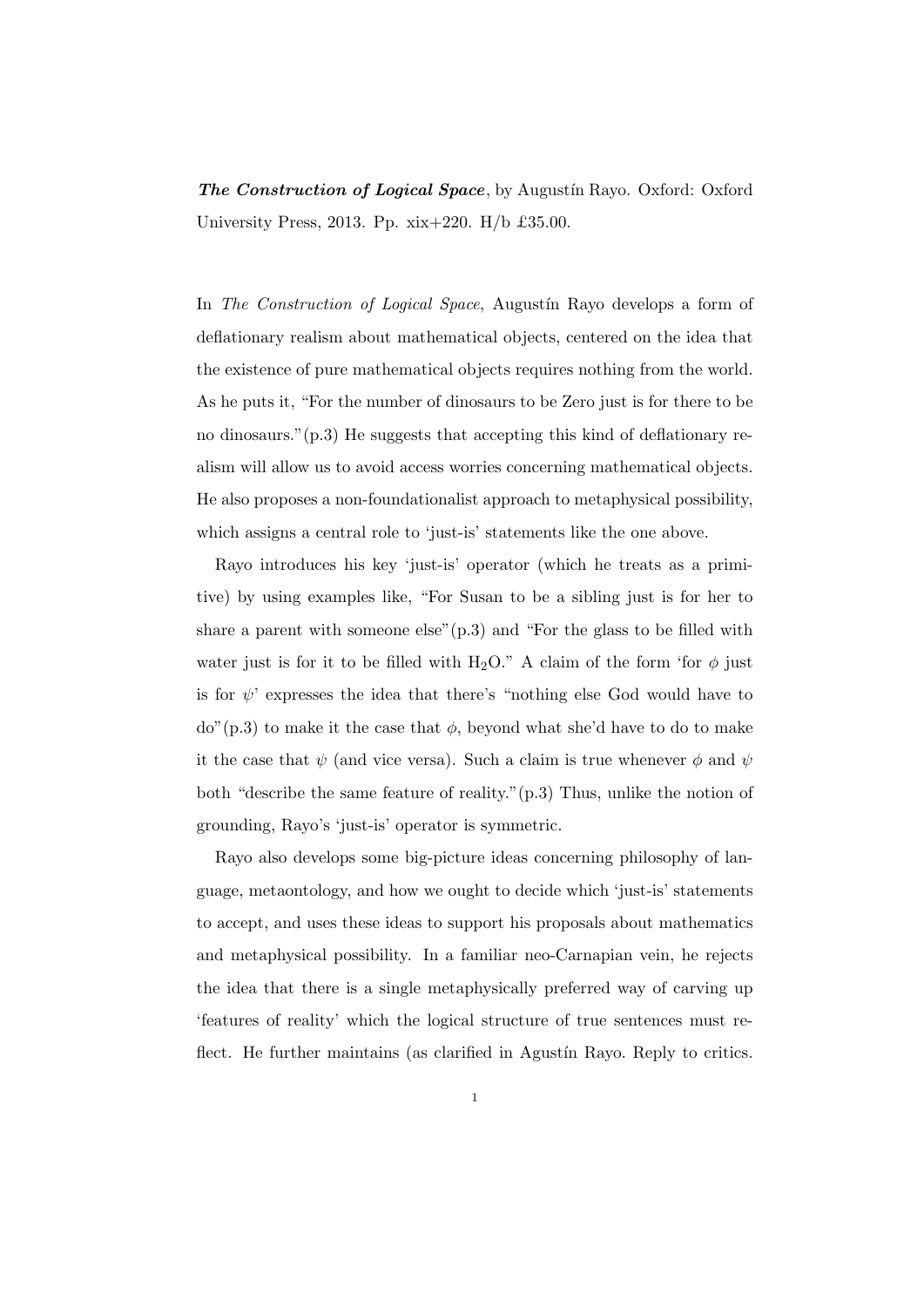*Inquiry*, 57(4):498–534, 2014) that one can, in principle, successfully stipulate any assignment of truth conditions  $-$  in the sense of something like sets of possible worlds – which respects logical entailment, to the sentences of a first-order language. Additionally, all expressions which syntactically behave like terms and figure in true existence statements in some such language will refer. This leaves a question of what to say about the references of terms in languages which (appear to) talk in terms of more objects than our own language. However, Rayo does not explicitly address this question.

Regarding the epistemology of 'just-is' statements, Rayo suggests that we should decide which 'just-is' statements to accept on the basis of a costbenefit analysis, which combines consideration of "the way the world is" with consideration of our theoretical aims. For example, when deciding whether to adopt 'just-is' statements connecting the experience of red with the property of being in certain brain-states, we should consider whether distinguishing between pain and brain state claims, "would...lead to fruitful theorizing [for example, whether this distinction would] help us understand [the] cognitive accomplishment involved when [Jackson's Mary] is first exposed to a red tomato."(p. 63) But we should also consider questions about our aims, such as whether *we find* the theoretical fruitfulness of distinguishing between pain and brain-states sufficient "to justify the need to explain" things like "why Mary experiences the sensation of seeing red, rather than an inverse sensation."(p.63) Notably, Rayo offers no explicit argument against more traditional approaches on which there's an objective fact about how heavily one epistemically ought to weight such costs.

Next, Rayo connects 'just-is' facts to metaphysical possibility and intelligible demands for explanation. He proposes that a first-order sentence  $\phi$  is logically consistent with the set of true 'just-is' statements if and only if it is metaphysically possible that  $\phi$ . He suggests that the resulting picture of the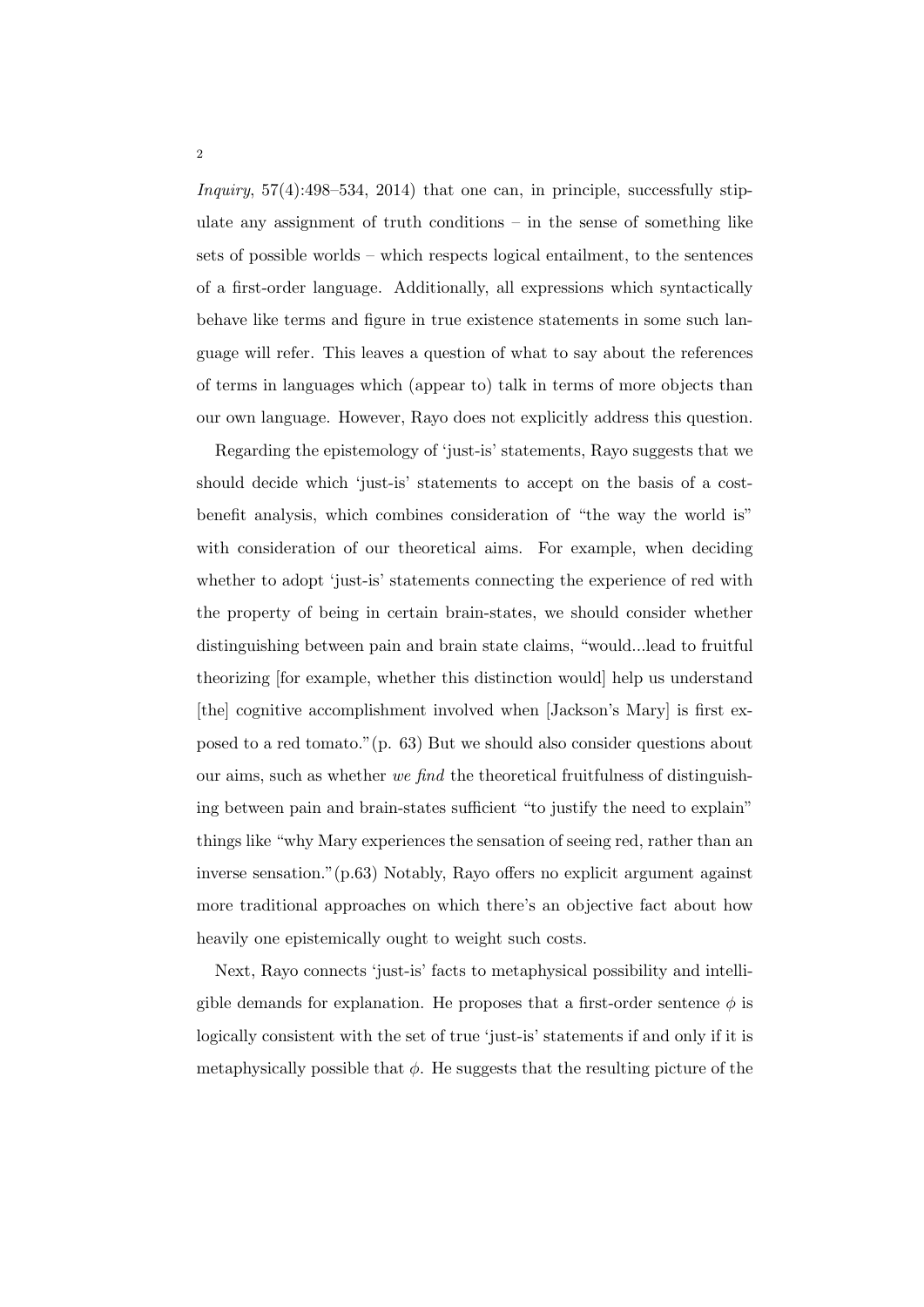space of metaphysical possibilities avoids certain unappealing foundationalist assumptions of Lewis' picture of the space of metaphysical possibilities. Similarly, he maintains that one can intelligibly ask for a certain kind of explanation of why  $\phi$  if and only if  $\phi$  is not a logical consequence of true 'just-is' statements (equivalently, iff  $\phi$  is not metaphysically necessary). The latter restriction can seem somewhat counterintuitive. For, imagine someone who knows by testimony that no one has actually squared the circle but not does not realize that this fact is a metaphysical necessity rather than a historical accident. It would seem that such a person *could* intelligibly say (using Rayo's preferred formulation of the relevant demand for explanation), "I can see exactly what it would take to satisfy the truth conditions of 'no one has squared the circle,' but I wish to better understand why the world is such as to satisfy them."

Finally, Rayo turns to philosophy of mathematics. He argues that his subjective cost-benefit approach to when we should accept 'just-is' statements supports adopting a trivialist approach to mathematical objects. He then attempts to "give a precise statement of trivialism to someone who ... [already] understand[s] mathematics, by saying exactly what truth-conditions a trivialist would associate with each arithmetical sentence – and doing so in such a way that the resulting assignment of truth-conditions can be recognized as delivering trivialism regardless of whether one happens to be a trivialist."(pg 85) He does this by providing something like disquotational truth conditions for a language including some mathematical vocabulary – with the important twist that Rayo's principles specify which sentences are supposed to be true at a given possible world while only appealing to non-mathematical facts about *that world*. For example, Rayo's principles say that "a car exists" is true at world *w* just if a car exists at *w* while "a prime number exists" is true at *w* just if a prime number exists — not at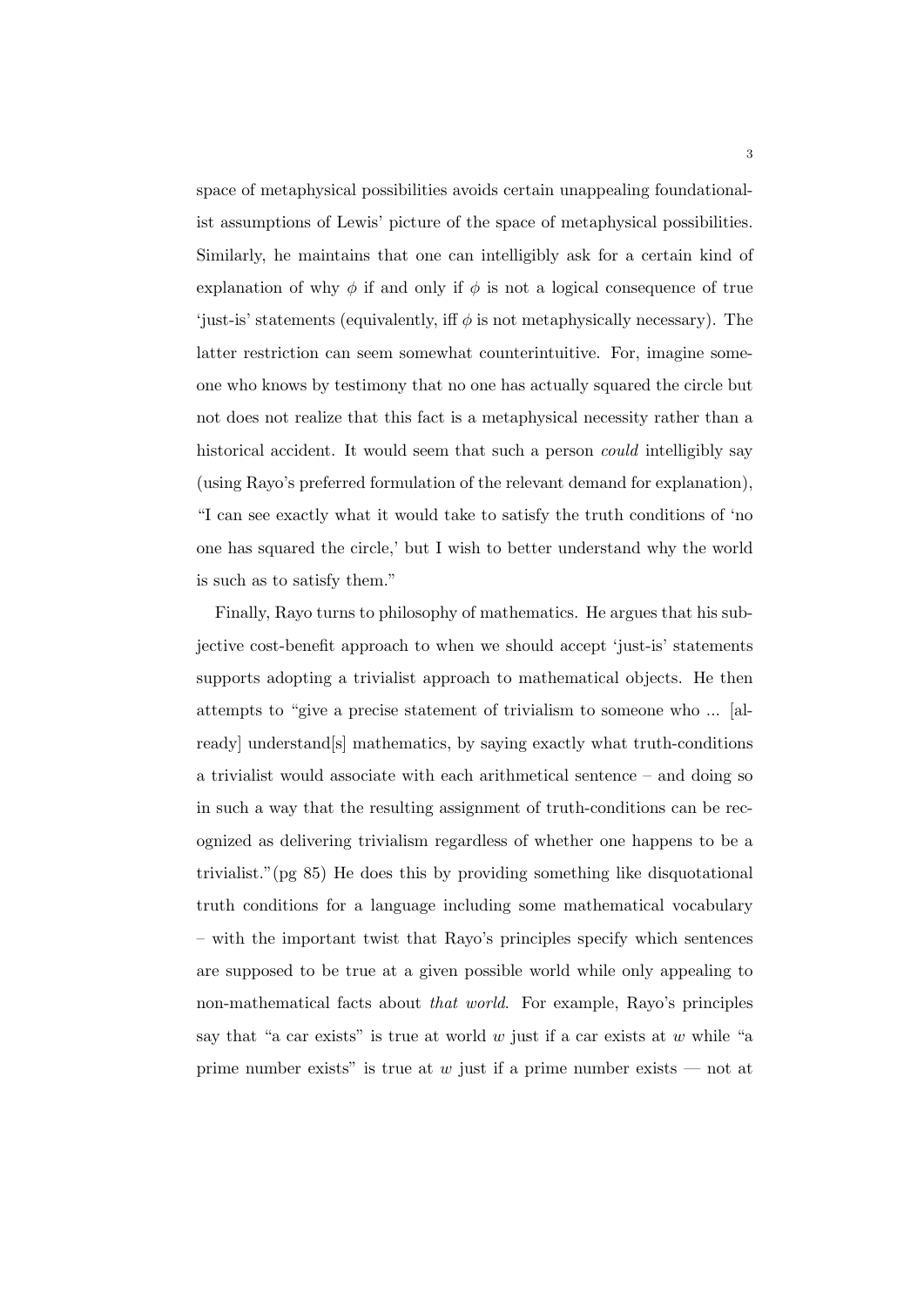*w*, but simpliciter. However, one might like more explanation of how these principles are supposed to 'deliver trivialism.' As Rayo recognizes, the truth conditions which his principles assign to mathematical sentences would be accepted by nearly all realists about mathematical objects (trivialists and non-trivialists alike). So how exactly is asserting these principles supposed to help state trivialism?

Rayo claims that adopting trivialism lets us avoid access worries for mathematical realists. He notes that, on the trivialist view, mathematical truths require nothing of the world, so that "Once one gets clear enough about the ... truth conditions [of a statement in pure mathematics] one has done all that needs to be done to determine that the sentence is true"(p.98). However, it's unclear how this fact is supposed to help deal with the kind of modern formulations of the access problem Rayo invokes. For, these modern formulations ask for an explanation of how mathematicians reliably accept true rather than false axioms (Øystein Linnebo. Epistemological challenges to mathematical platonism. *Philosophical Studies*, 129(3):545–574, 2006)(Hartry Field. *Science Without Numbers*. Princeton University Press, 1980), and merely recognizing that true mathematical sentences 'require nothing from the world' does nothing to provide such an explanation.

Later on, Rayo does say something relevant to these modern access worries, by defending the claim that all conservative stipulations introducing new kinds of mathematical objects will succeed. However, he does not explicitly discuss how this story is to be extended to account for human accuracy about mathematics in general. For example, we don't *seem* to have introduced the numbers by any kind of act of (explicit) stipulation. Moreover, since a theory recognizing infinitely many objects can't be a conservative extension of a theory recognizing only finitely many objects, it's unclear how this story could explain the introduction of infinitely many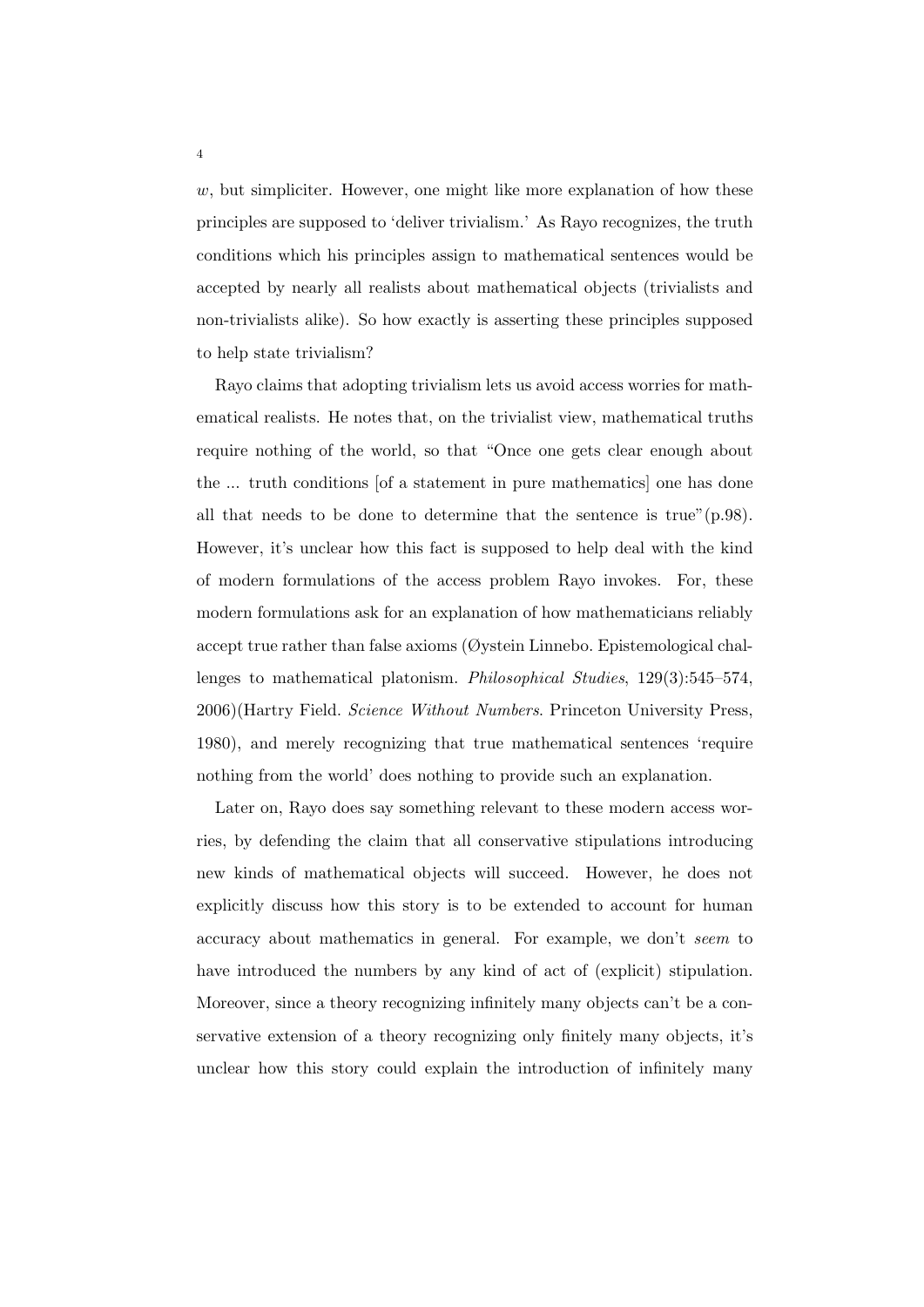mathematical objects if one starts off speaking a language which recognizes only finitely many objects.

Additionally, Rayo provides no satisfying answer to the remaining problem of explaining how creatures like us are able to recognize the conservativeness, or even consistency, of some powerful mathematical postulates such as the ZFC axioms. He suggests that we might learn to recognize which axiom systems are coherent by (among other things) gaining experience working with them. However, we should note that Rayo appeals to languages which go beyond first-order logic (as needed to precisely describe the natural numbers), and that in such systems coherence requires more than the inability to derive a contradiction. He also notes, very abstractly, that our ability to recognize consistent axiom systems might sometimes involve having a feeling for, "what a model for the axiom system in question would be like"(p. 84-85). This tame assertion is surely plausible, but it does nothing to dispel intuitive access worries about how creatures like us could have gotten in a position to recognize the possibility of models for very ontologically demanding mathematical theories, especially those which (like those characterizing the sets) plausibly require the existence of too many objects to have a physical model.

Lastly, Rayo considers how to make sense of cognitive accomplishment in mathematics. Insofar as pure mathematical claims don't rule out any possible worlds, how are we to think about the difference between mathematical knowledge and ignorance? Rayo answers this question by suggesting we associate a single person's mind with many different fragments, each corresponding to a different task. Each of these fragments has its own belief state, in the sense of a (partial) assignment of probabilities to sets of possible worlds. He explains our apparent lack of logical omniscience by saying that the fragment of our minds associated with the task of answering a question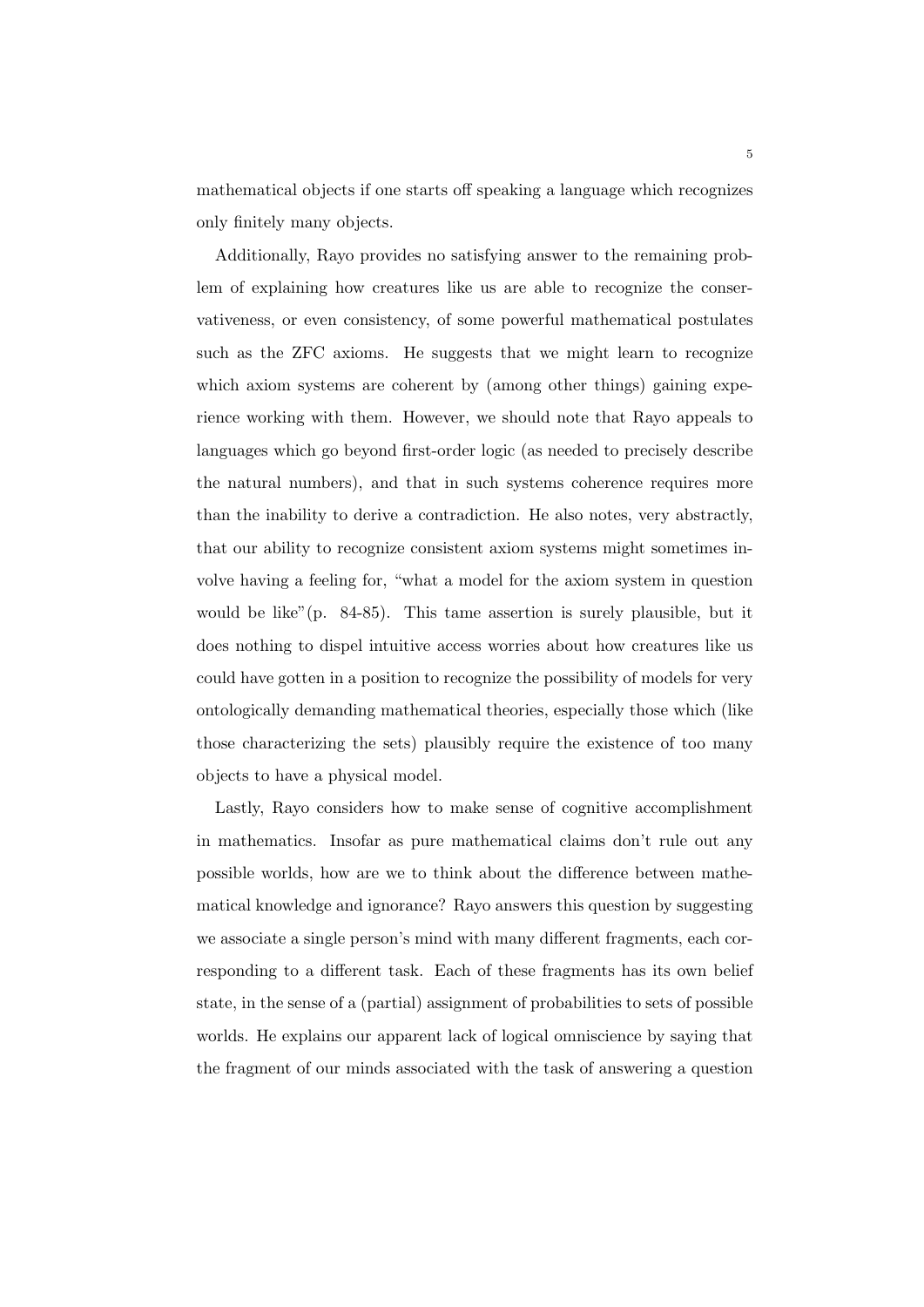about a complex logical tautology can know the trivial proposition, but fail to recognize the contingent fact that we are currently speaking a language in which the relevant string of sounds expresses a question about this proposition . In situations where it would normally be said that a person learns additional truths of mathematics, the knowledge possessed by certain fragments of their mind (such as the one relevant to answering, "Does every number have a successor?") becomes available to other fragments (such as those relevant to answering, "What is the square root of 81?" or buying tiles to cover a yard). This explains why learning mathematics is helpful, and why it constitutes a cognitive accomplishment.

Rayo does not say why he thinks it is necessary (or even desirable) to explain our (apparent) ability to accept structured propositions, in terms of mental fragments which accept unstructured Lewis-Stalknaker style propositions. This question is especially pressing because Rayo doesn't doubt the existence of structured propositions (as most philosophers who attempt such a reduction do). Additionally, standard structured-proposition models of belief include an attractive account of which behaviors accepting a mathematical claim is likely to influence, namely those which are connected to the claim by short arguments (from the speaker's other beliefs). For example, learning the formula for the area of a circle is more likely to influence carpet purchases for a circular room than a polygonal room. It is far from clear that Rayo's framework can duplicate or replace this kind of explanation. Yet allowing some such systematic story about the connection between mathematical talk and action seems absolutely essential if Rayo's theoretical constructs are intended to help explain or predict actual human behavior.

As we have seen, Rayo argues for putting 'just-is' claims at the center of a unified and wide-reaching philosophical project. Given these sweeping ambitions, it is unsurprising that certain details can seem under-argued